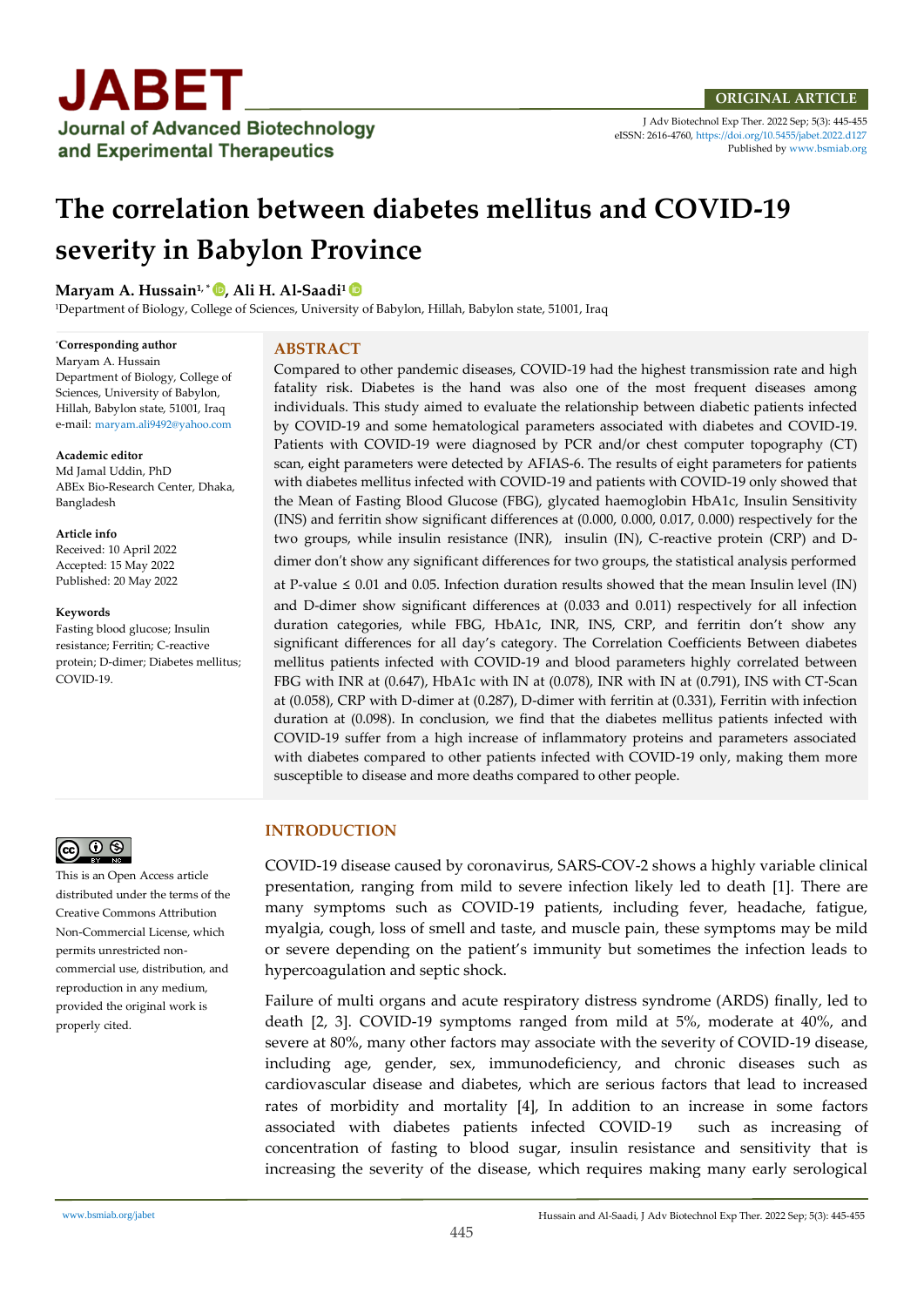tests to the disease progresses [5]. Diabetes mellitus has two main types: insulin resistance in the blood and a deficiency of the hormone insulin-releasing hormone in the blood [6]. Diabetes is a chronic disease resulting from a large metabolic derangement in the body, which leads to the formation of advanced glycation end products and leads to the glucotoxicity of body tissues, and it leads to many chronic diseases in the heart, blood vessels, and kidneys [7, 8].

Diabetes mellitus is a chronic disease that affects the body's immunity and is the cause of many bacterial and viral infections, including the production of mitochondrial reactive oxygen species and activation of hypoxia-inducible factor  $1\alpha$ , which leads to an increase of COVID-19 spreading in the body [9]. One of the most important effects of the Coronavirus on diabetic patients is an increase in insulin sensitivity and its effect on insulin-producing beta cells in the pancreas, which leads to high blood sugar as a result of the pathological effect of the virus [10], in addition to this the complications from the virus and the cytokine storm make diabetic patients infected COVID-19 more likely to die from the others [11]. Diabetes leads to an increase in the concentration of inflammatory proteins in the body such as C-reactive proteins, IL-6, plasminogen activator inhibitor-1, tumor necrosis factor-alpha, leptin and adiponectin, in addition, the Coronavirus also leads to an increase in these proteins as well, which increases its effect on the body, and thus monitoring its effect and its concentration in the blood gives a good vision about of the disease progression [12]. COVID-19 severity was associated with many factors, including age, sex, severe obesity, and diabetes, which are well-established risk factors for increased morbidity and mortality, in addition, the contribution of fasting blood sugar, sensitivity and insulin resistance to the severity of the disease Not very well known which should be evaluated for its predictive value [13]. The aim of this study was to diagnose the severity of COVID-19 in diabetes patients by measuring the concentration of many blood markers related to diabetes including fasting blood sugar, insulin, insulin sensitivity and insulin resistance and inflammatory protein related to COVID-19 including C-reactive protein (CRP), Ddimer, ferritin, and computerized tomography scan (CT-Scan) test

# **MATERIALS AND METHODS**

#### **Sample collection**

About five milliliters of venous blood were collected from each patient and control subject in the study. and the number reached 92 samples. 31 samples were healthy people, 30 samples were infected with COVID, and 31 samples were infected with diabetes + COVID where the healthy group matched with the group of patients. The blood was collected into (EDTA, gel, sodium citrate) tubes put 2 ml of blood in the EDTA tube was used to measure Hba1c levels and for DNA extraction stored at - 20˚C (deep freeze). 2 ml of blood into disposal serum gel tubes containing separating gel, then centrifuged at 2000 rpm for 10 minutes. Then continued to haematological parameters measurements, adding 1 ml of sodium citrate to serum for D-dimer measurement.

#### **Ethical statement**

Every volunteer has given written informed permission. This research received ethical approval (DSM/HO-15314) for scientific research from the Ministry of Health MOH and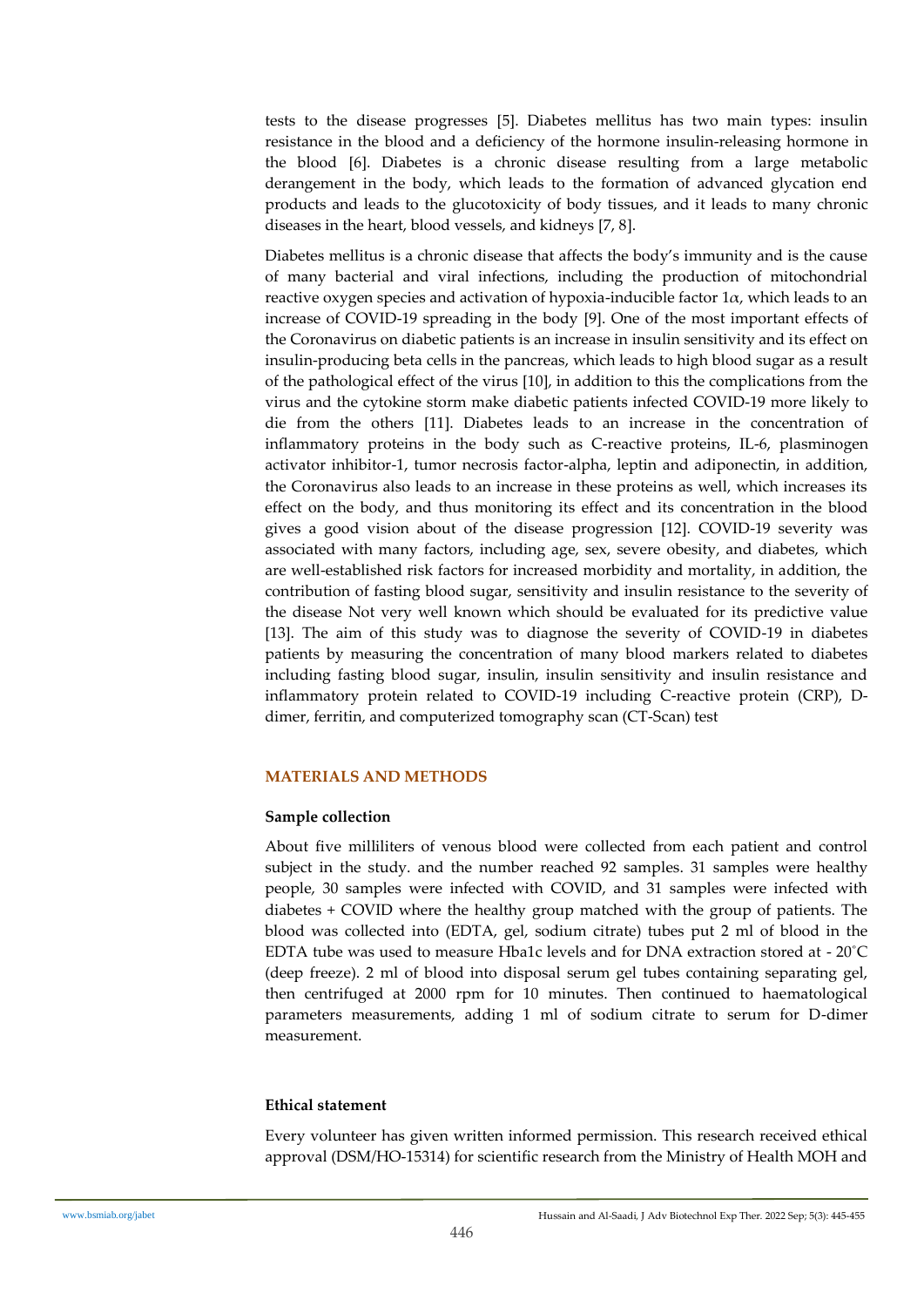Ministry of Higher Education and Scientific Research MOHESR ethics committees in Iraq.

## **Biochemical analysis**

This cross-sectional study was done at Marjan Teaching Hospital and Al-Turki Hospital, in the private department of patients with COVID-19 diagnosed by PCR and/or chest Computer Topography (CT) scan in Babylon state, Iraq. From October to December 2021included males and females' individuals. Samples were divided into three groups, Control, COVID-19 and COVID with Diabetic Mellitus (DM), then divided into another three groups according to their infection levels into mild, moderate, and severe in Intensive Care Units (ICU).

There were Eight physiological parameters which were as follows: fasting blood glucose (FBG), glycated haemoglobin (HbA1C), insulin level (IN), insulin resistance (IR), insulin sensitivity (IS), C-reactive protein (CRP), and ferritin and D-dimer.

FBG, IN, IR and IS measurements were collected from their clinical files at the time of admission to the hospital from 5 October to 12 December 2021 (the test period), while (HbA1C) was measured according to the leaflet of human hemoglobin A1c (HbA1c) Assay Kit (Crystal Chem. Co. USA), for both of CRP, Ferritin and D-dimer were measured by AFIAS-6 (automated immunoassay analyzer with the all-in-one cartridge system, Korea).

## **Statistical analysis**

All data were analyzed using SPSS software version 16 (Spss I., Chicago, Illinois, USA) for one-way ANOVA, explore, Duncan's, correlation, and means were compared using the L.S.D test. The levels of significance were as follows: P<0.01 and P<0.05 [14].

# **RESULTS**

# **Association between COVID-19 patients and patients with diabetes mellitus infected COVID-19 according to some blood parameters**

Table 1 showed the association between the COVID-19 patients with diabetes and patients with COVID-19 only for each mild, moderate and severe infection levels according to our markers candidate for this study, where the Mean of FBG, HbA1c, INS and ferritin show significant differences at (0.000, 0.000, 0.017, 0.000) respectively for the two groups, while INR, IN, CRP and D-dimer don't show any significant differences for two groups, the statistical analysis performed at P-value  $\leq 0.01$  and 0.05.

**Table 1.** Association between patients with COVID-19 only and COVID-19 with diabetes.

| parameters | <b>COVID+DM</b>             |                            |                              |                         | <b>COVID</b>                    |                              |                       |  |
|------------|-----------------------------|----------------------------|------------------------------|-------------------------|---------------------------------|------------------------------|-----------------------|--|
|            | Mild                        | Moderate                   | Sever                        | Mild                    | moderate                        | <b>Sever</b>                 |                       |  |
| FBG.       | $265.23 \pm 10.6$           | $223.54 \pm 15.3$          | 273.36±16.4                  | 114.95±9.7*             | $108.81 \pm 10.2$               | 154.25±11.2                  | $0.000**$             |  |
| HbA1c      | $9.06 \pm 1.9$ <sup>*</sup> | $9.07 + 2.3$ <sup>**</sup> | $9.57 \pm 1.9$ <sup>**</sup> | $5.37+0.8$ <sup>*</sup> | $5.30+0.4$ <sup>**</sup>        | $5.46 \pm 0.2$ <sup>**</sup> | $0.000$ <sup>**</sup> |  |
| <b>INR</b> | $22.52+1.5$                 | $14.69 + 2.4$              | $7.11 \pm 1.6$               | $8.08 \pm 0.7$          | $11.22 + 1.4$                   | $3.44 \pm 0.6$               | 0.371                 |  |
| <b>INS</b> | $0.29 + 0.03$               | $0.28 \pm 0.04$            | $0.38 + 0.04$                | $0.31 \pm 0.04$         | $0.29 + 0.04$                   | $0.35 \pm 0.07$              | $0.017*$              |  |
| IN         | $28.00+5.9$                 | $26.91 + 2.3$              | $11.27 \pm 1.5$              | $30.98 + 7.8$           | $40.28 + 9.1$                   | $7.70 \pm 1.8$               | 0.532                 |  |
| <b>CRP</b> | 71.48+7.2                   | $55.71 \pm 6.5$            | $39.19 + 2.6$                | $39.78 + 4.9$           | $38.97 \pm 1.5$                 | $70.16+9.1$                  | 0.392                 |  |
| D-dimer    | 1573.75+22.4                | $961.91 \pm 18.3$          | $994.62 + 24.5$              | 1523.36+212.2           | 704.00±86.2                     | $3903.13 \pm 12.9$           | 0.438                 |  |
| Ferritin   | $392.79 + 46.3$             | 819.13±70.5**              | 720.04+28.5                  | 220.58±14.5             | $120.93 \pm 20.0$ <sup>**</sup> | $1083.03 \pm 137.8$          | $0.000**$             |  |

\*Significant at P-value ≤ 0.05, \*\*Significant at P-value ≤ 0.01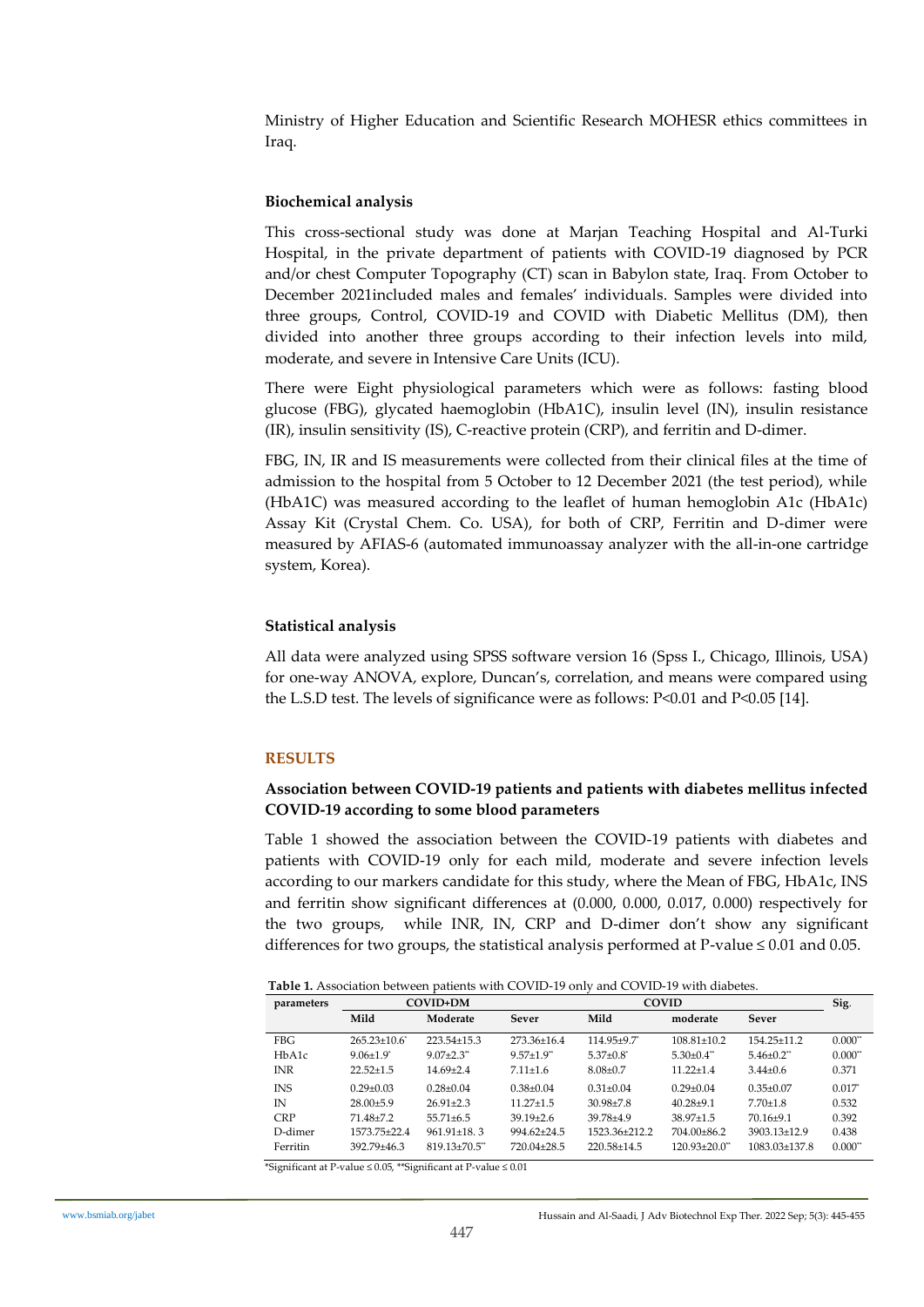#### **The association between diabetic patients with COVID-19 and infection duration**

Table 2 showed the association between patients with diabetes mellitus infected with COVID-19 and infection duration at >7,7-14 and <14 days according to the parameters under study. Where the Mean of INR, INS, IN, CRP, D-dimer and ferritin show significant differences for all categories of days at (0.046, 0.041,0.023,0.030, 0.031 and 0.034) respectively, while the FBG and HbA1c don't show any significant differences for all categories, the statistical analysis was made at p-value  $(\leq 0.05)$ . Diabetic patients showed many changes in metabolism and blood vessels that weaken defenses of the body and prevent the immune system from making correct responses against viral and bacterial infection, in addition, many diseases occur in the innate immune system that increases the risk of pneumonia and influenza [15].

Our results showed an increase in the mean of insulin (IN) and insulin resistance (INR) in the first 7 days of infection at  $(28.00\pm2.7 \text{ a} \& 22.52\pm3.8 \text{ a})$  respectively which was explained by Muniyappa and Gubbi [16] that patients suffering from both diabetes type 1 and type 2 had an ACE-2 production increased due to treatment with ACE-2 inhibitors and angiotensin II type 1 receptor blocker (ARB), which had nephroprotective and antihypertensive effects. Treatment with ACE-2 and angiotensinreceptor blocker inhibitors increases ACE-2 production, which facilitates COVID-19 infection [17].

| COVID+DM<br><b>Parameters</b> |                      |                             |                   |          |  |  |  |
|-------------------------------|----------------------|-----------------------------|-------------------|----------|--|--|--|
|                               | (Infection duration) |                             |                   |          |  |  |  |
|                               | >7 days              | $7 - 14$                    | $14$              |          |  |  |  |
| <b>FBG</b>                    | $265.23 \pm 17.2$    | $223.54 + 15.3$             | 273.36±58.5       | 0.707    |  |  |  |
| HbA1c                         | $9.06 \pm 1.9 a$     | $9.07 + 2.3a$               | $9.57 + 1.9a$     | 0.885    |  |  |  |
| <b>INR</b>                    | $22.52 + 3.8$ a      | $14.69 + 2.2a$              | $7.11 \pm 1.1$    | $0.046*$ |  |  |  |
| <b>INS</b>                    | $0.29 \pm 0.03$ a    | $0.28 + 0.04a$              | $0.38 \pm 0.10$ b | $0.041*$ |  |  |  |
| IN                            | $28.00+2.7a$         | $26.91 + 2.2a$              | $11.27 \pm 1.2b$  | $0.023*$ |  |  |  |
| <b>CRP</b>                    | 71.48+57.12 a        | $55.71 + 45.65$ a           | $39.19 \pm 28.60$ | $0.030*$ |  |  |  |
| D-dimer                       | $1573.75 + 202.4$ a  | $961.91 \pm 10.9$           | $994.62 + 96.5h$  | $0.031*$ |  |  |  |
| Ferritin                      | $392.79 + 46.3a$     | $819.13 \pm 70.5 \text{ h}$ | 720.04±178.5 b    | $0.034*$ |  |  |  |

**Table 2**. The association between patients with diabetes mellitus with COVID-19 and infection duration.

\*Significant at P-value ≤ 0.05 level by Duncan test

#### **The association between only COVID-19 patients and infection duration**

Table 3 showed the association between COVID-19 patients and infection duration at >7,7-14 and <14 days according to the parameters under study. Where the mean of INR, IN, D-dimer and ferritin show significant differences for all categories of days at (0.039, 0.026,0.022 and 0.000) respectively, while the FBG, HbA1c, INS, and CRP don't show any significant differences for all categories, the statistical analysis was made at P-value  $≤ 0.01$  and  $≤ 0.05$ .

**Table 3**. The association between COVID-19 patients and infection duration.

| Parameters | Sig.<br>COVID only |                      |                    |           |  |  |  |  |
|------------|--------------------|----------------------|--------------------|-----------|--|--|--|--|
|            | >7 days            | $7 - 14$             | $14$               |           |  |  |  |  |
| FBG        | $114.95\pm8.6$ a   | $108.81 \pm 10.02$ a | $154.25 \pm 5.4$ a | 0.220     |  |  |  |  |
| HbA1c      | $5.37{\pm}0.8$ a   | $5.30 \pm 0.4$ a     | $5.46 \pm 0.2$ a   | 0.961     |  |  |  |  |
| <b>INR</b> | $8.08 \pm 1.7 a$   | $11.22 \pm 1.4$ a    | $3.44\pm1.4b$      | $0.039*$  |  |  |  |  |
| <b>INS</b> | $0.31 \pm 0.04$ a  | $0.29 \pm 0.04$ a    | $0.35 \pm 0.07$ a  | 0.182     |  |  |  |  |
| IN         | $30.98 \pm 7.3$ a  | $40.28 \pm 3.4$ a    | $7.70 \pm 1.7$ b   | $0.026*$  |  |  |  |  |
| <b>CRP</b> | $39.78 + 4.9$ a    | $38.97 \pm 7.5$ a    | $70.16 \pm 9.7$ a  | 0.471     |  |  |  |  |
| D-dimer    | 1523.36±252.27 a   | $704.00 + 86.2$      | $3903.13 + 41.9c$  | $0.022*$  |  |  |  |  |
| Ferritin   | 220.58±33.5a       | $120.93 \pm 24.0$    | 1083.03±137.8c     | $0.000**$ |  |  |  |  |

\*Significant at P-value  $\leq 0.05$ , \*\* significant at P-value  $\leq 0.01$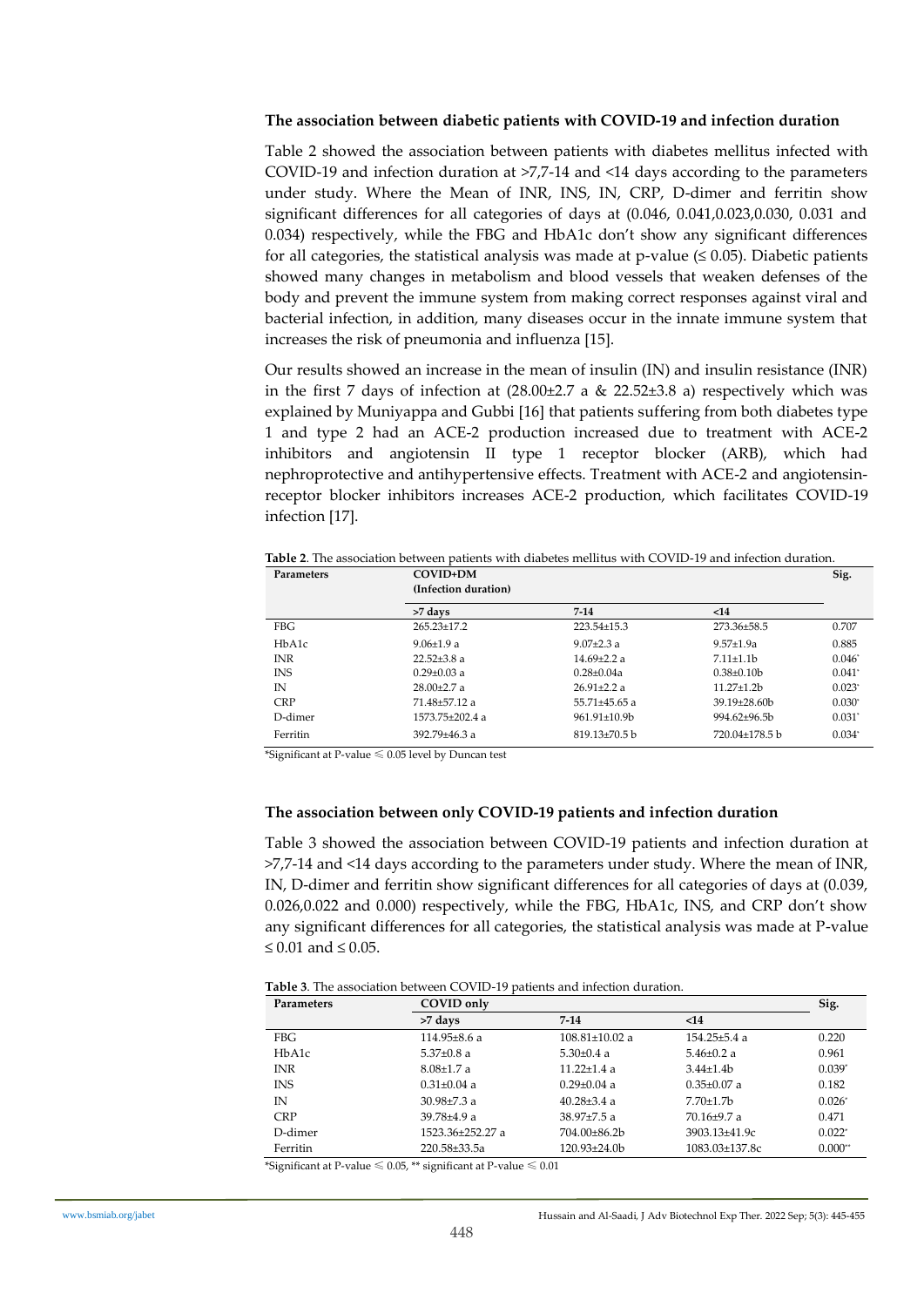# **Association between COVID-19 patients and diabetic patients with COVID-19 according to infection level**

Table 4 showed the association between the patients with diabetes mellitus infected with COVID-19 and patients with COVID-19 only according to infection duration at >7,7-14 and <14 days according to parameters understudy

Where the Mean of IN and D-dimer shows significant differences at (0.033 and 0.011) respectively for all infection duration categories, while FBG, HbA1c, INR, INS, CRP, and ferritin don't show any significant differences for all day's category, the statistical analysis was made at p-value ( $\leq 0.01 \& \leq 0.05$ ).

We found highly significant differences in INR at  $(22.52\pm8.0)$  in >7 days of infection because the infection by SARS-CoV-2 in pancreatic beta cells can generate insulin resistance and decreased insulin secretion, worsening hyperglycemia in the acute phase of infection, whereas, in the chronic phase, it may trigger autoimmunity of these pancreatic cells in predisposed patients.

**Table 4**. Association between COVID-19 patients and diabetic patients with COVID-19 according to infection duration.

| <b>Parameters</b> | COVID+DM          |                   |                 | COVID only      |                   |                     |          |
|-------------------|-------------------|-------------------|-----------------|-----------------|-------------------|---------------------|----------|
|                   | >7 days           | $7-14$            | $14$            | >7 days         | $7 - 14$          | $14$                |          |
| <b>FBG</b>        | $265.23 \pm 17.0$ | $223.54\pm18.3$   | 273.36±58.5     | 114.95±14.6     | $108.81 \pm 10.0$ | $154.25 \pm 5.4$    | 0.707    |
| HbA1c             | $9.06 \pm 1.9$    | $9.07 + 2.3$      | $9.57 \pm 1.9$  | $5.37{\pm}0.8$  | $5.30 \pm 0.4$    | $5.46 \pm 0.2$      | 0.885    |
| <b>INR</b>        | $22.52 + 8.0$     | $14.69 + 2.2$     | $7.11 \pm 1.0$  | $8.08 \pm 1.7$  | $11.22 + 1.4$     | $3.44 \pm 0.4$      | 0.546    |
| <b>INS</b>        | $0.29 \pm 0.03$   | $0.28 \pm 0.042$  | $0.38 \pm 0.10$ | $0.31 \pm 0.04$ | $0.29 \pm 0.04$   | $0.35 \pm 0.07$     | 0.061    |
| IN                | $28.00+2.3$       | $26.91 + 4.3$     | $11.27 \pm 1.4$ | $30.98 + 7.8$   | $40.28 + 7.9$     | $7.70 \pm 1.8$      | $0.033*$ |
| <b>CRP</b>        | $71.48 + 7.2$     | $55.71 + 4.6$     | $39.19 \pm 8.6$ | $39.78 \pm 4.1$ | $38.97 + 7.5$     | $70.16+9.1$         | 0.430    |
| D-dimer           | 1573.75+202.4     | $961.91 \pm 98.0$ | $994.62 + 46.5$ | 1523.36+252.2   | $704.00\pm86.3$   | $3903.13 \pm 112.5$ | $0.011*$ |
| Ferritin          | 392.79±46.3       | 819.13±70.5       | 720.04±27.3     | 220.58±34.5     | $120.93 \pm 14.3$ | $1083.03 \pm 137.8$ | 0.114    |

\*Significant at P-value ≤ 0.05, \*\* significant at P-value ≤ 0.01

# **The correlation coefficients between COVID-19 patients and blood parameters**

Table 5 showed the correlation between COVID-19 patients and infection duration at (1-14 days) according to the parameters under study. Where the correlation coefficient (r) of FBG with HbA1c, CRP and ferritin shows significant differences at (0.503, 0.495, and 0.693) respectively, while with INR, INS, IN, D-dimer and infection duration didn't show any significant differences. HbA1c with CRP and d-dimer shows significant differences at (0.699, and 0.458) respectively. while INR, INS, IN, ferritin and infection duration don't show any significant differences.

INR with INS and IN showed significant differences at (0.762 and 0.956) respectively, while CRP, D-dimer, ferritin, and infection duration didn't show any significant differences. INS with IN showed significant differences at (0.737), while with CRP, Ddimer, ferritin, and infection duration didn't show any significant differences. IN doesn't show any significant differences with any markers. CRP with D-dimer and ferritin showed significant differences at (0.719 and 0.601) respectively, while infection duration didn't show any significant differences.

D-dimer and ferritin show significant differences at (0.566), while infection duration doesn't show any significant differences. Ferritin with infection duration shows significant differences at (0.587). the statistical analysis was made at a p-value ( $\leq 0.01$  & ≤ 0.05).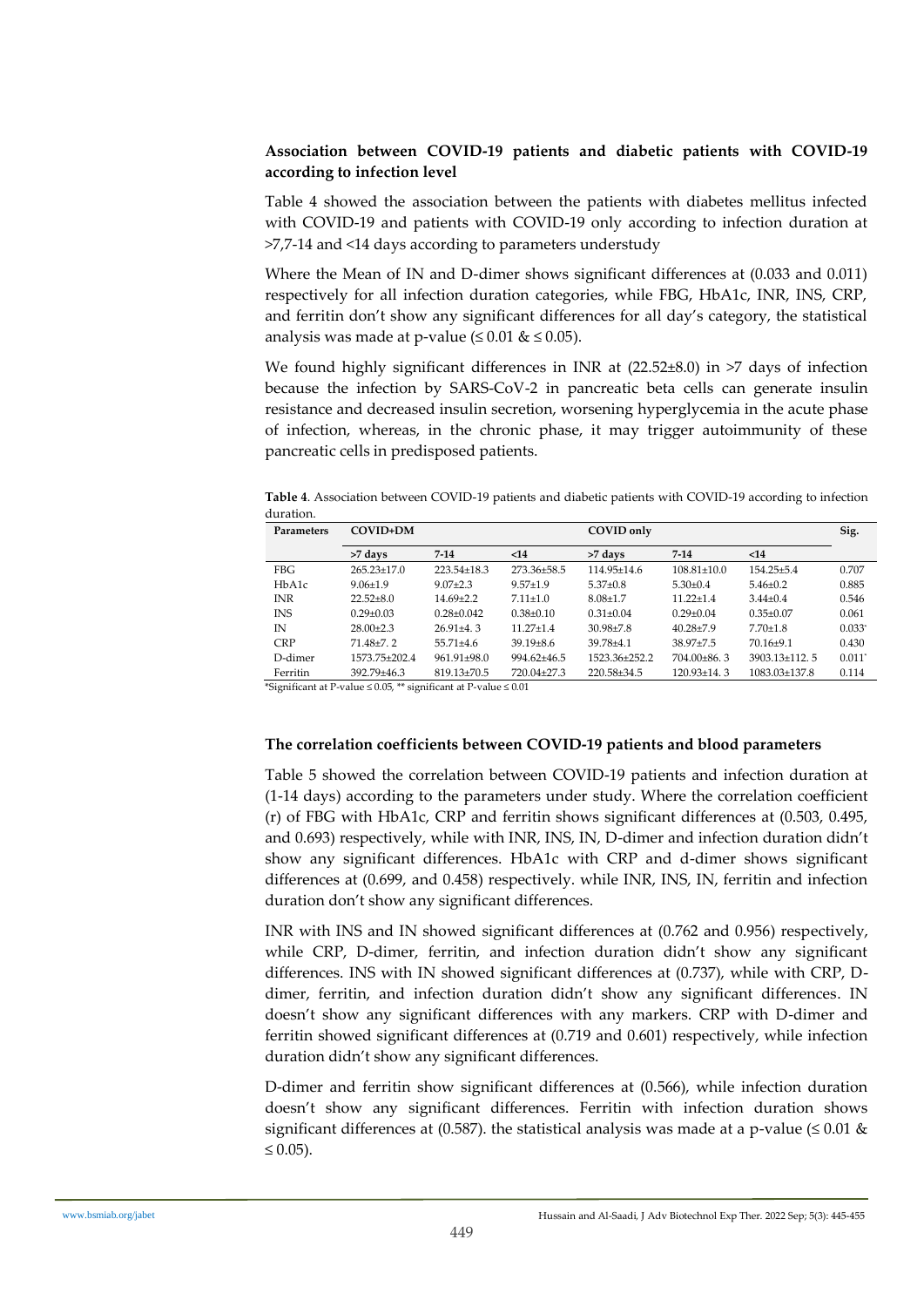**Table 5**. The correlation coefficients between COVID-19 patients and blood parameters.

| Parameters   |              | HBA1c        | <b>INR</b>   | <b>INS</b>   | IN           | <b>CRP</b>   | D-dimer      | Ferritin     | CT-          | Covid     |
|--------------|--------------|--------------|--------------|--------------|--------------|--------------|--------------|--------------|--------------|-----------|
|              |              |              |              |              |              |              |              |              | Scan         | duration  |
| FBG          | $\mathbf{r}$ | $0.503**$    | 0.057        | 0.121        | 0.191        | $0.495**$    | 0.136        | $0.693**$    | $0.703**$    | 0.346     |
|              | p            | 0.005        | 0.765        | 0.522        | 0.312        | 0.005        | 0.473        | 0.000        | 0.000        | 0.061     |
| HbA1c        | r            | $\mathbf{1}$ | 0.105        | 0.039        | 0.027        | $0.699**$    | $0.458*$     | 0.345        | $0.478**$    | 0.026     |
|              | p            |              | 0.580        | 0.839        | 0.888        | 0.000        | 0.011        | 0.062        | 0.007        | 0.891     |
| INR          | $\mathbf r$  |              | $\mathbf{1}$ | $0.762**$    | $0.956**$    | 0.165        | 0.228        | 0.117        | 0.182        | 0.025     |
|              | p            |              |              | 0.000        | 0.000        | 0.383        | 0.225        | 0.537        | 0.335        | 0.897     |
| <b>INS</b>   | $\mathbf r$  |              |              | $\mathbf{1}$ | $0.737**$    | 0.190        | 0.347        | 0.210        | 0.211        | 0.050     |
|              | p            |              |              |              | 0.000        | 0.314        | 0.060        | 0.265        | 0.263        | 0.793     |
| $\mathbb{N}$ | $\mathbf r$  |              |              |              | $\mathbf{1}$ | 0.265        | 0.230        | 0.260        | 0.322        | 0.093     |
|              | p            |              |              |              |              | 0.158        | 0.222        | 0.166        | 0.083        | 0.626     |
|              |              |              |              |              |              |              |              |              |              |           |
| <b>CRP</b>   | r            |              |              |              |              | $\mathbf{1}$ | $0.719**$    | $0.601**$    | $0.774**$    | 0.079     |
|              | p            |              |              |              |              |              | 0.000        | 0.000        | 0.000        | 0.679     |
| D-dimer      | r            |              |              |              |              |              | $\mathbf{1}$ | $0.566**$    | $0.530**$    | 0.147     |
|              | p            |              |              |              |              |              |              | 0.001        | 0.003        | 0.438     |
|              |              |              |              |              |              |              |              |              |              |           |
| Ferritin     | r            |              |              |              |              |              |              | $\mathbf{1}$ | $0.898**$    | $0.587**$ |
|              | p            |              |              |              |              |              |              |              | 0.000        | 0.001     |
| CT-Scan      | $\bf r$      |              |              |              |              |              |              |              | $\mathbf{1}$ | $0.454*$  |
|              | $\mathbf{P}$ |              |              |              |              |              |              |              |              | 0.012     |

\*Significant at the 0.05 level (2-tailed), \*\*Significant at the 0.01 level (2-tailed).

## **The correlation coefficient between diabetic patients with COVID-19 and blood parameters**

Table 6 showed the correlation coefficient between mellitus infected COVID-19 patients and infection duration at (1-14 days) according to the parameters under study. Where the correlation coefficient (r) of FBG with INR shows significant differences at (0.647), while with HbA1c, INS, IN, CRP, D-dimer, ferritin, and infection duration don't show any significant differences. HbA1c doesn't show any significant differences from other markers.

INR with INS and IN shows significant differences at (0.394 and 0.791) respectively, while with CRP, D-dimer, ferritin and infection duration don't show any significant differences. INS with IN and infection duration shows significant differences at (0.592 & 0.369) respectively, while CRP, D-dimer, and ferritin don't show any significant differences. IN, CRP, D-dimer and ferritin don't show any significant differences with any markers. the statistical analysis was made at a p-value ( $\leq 0.01 \& \leq 0.05$ ).

| Table 6. The correlation coefficient between diabetic patients with COVID-19 and blood parameters. |
|----------------------------------------------------------------------------------------------------|
|----------------------------------------------------------------------------------------------------|

| Parameters |         | HbA1         | <b>INR</b>   | <b>INS</b> | IN           | <b>CRP</b>   | D-       | Ferritin  | $CT-$     | Covid     |
|------------|---------|--------------|--------------|------------|--------------|--------------|----------|-----------|-----------|-----------|
|            |         | c            |              |            |              |              | dimer    |           | Scan      | duration  |
| FBG        | r       | 0.323        | $0.647**$    | $-0.200$   | 0.250        | 0.127        | 0.029    | 0.077     | 0.147     | 0.072     |
|            | p       | 0.076        | 0.000        | 0.280      | 0.175        | 0.497        | 0.875    | 0.680     | 0.430     | 0.699     |
| HbA1c      | $\bf r$ | $\mathbf{1}$ | 0.169        | $-0.040$   | 0.078        | 0.027        | 0.025    | 0.007     | $-0.168-$ | $-0.027-$ |
|            | p       |              | 0.364        | 0.830      | 0.675        | 0.885        | 0.892    | 0.971     | 0.365     | 0.887     |
| <b>INR</b> | r       |              | $\mathbf{1}$ | $-0.394^*$ | $0.791**$    | $-0.025-$    | $-0.030$ | $-0.102-$ | $-0.100-$ | $-0.177-$ |
|            | p       |              |              | 0.028      | 0.000        | 0.894        | 0.871    | 0.585     | 0.594     | 0.341     |
| <b>INS</b> | r       |              |              | 1          | $-0.592$ **  | 0.024        | $-0.120$ | $-0.126-$ | 0.058     | $0.369*$  |
|            | p       |              |              |            | .000         | 0.900        | 0.519    | 0.499     | 0.757     | 0.041     |
| IN         | r       |              |              |            | $\mathbf{1}$ | $-0.020$     | $-0.096$ | $-0.111-$ | $-0.085-$ | $-0.219-$ |
|            | p       |              |              |            |              | .913         | 0.606    | 0.551     | 0.648     | 0.237     |
| <b>CRP</b> | r       |              |              |            |              | $\mathbf{1}$ | 0.287    | 0.206     | 0.272     | $-0.271-$ |
|            | p       |              |              |            |              |              | 0.117    | 0.265     | 0.139     | 0.141     |
|            |         |              |              |            |              |              |          |           |           |           |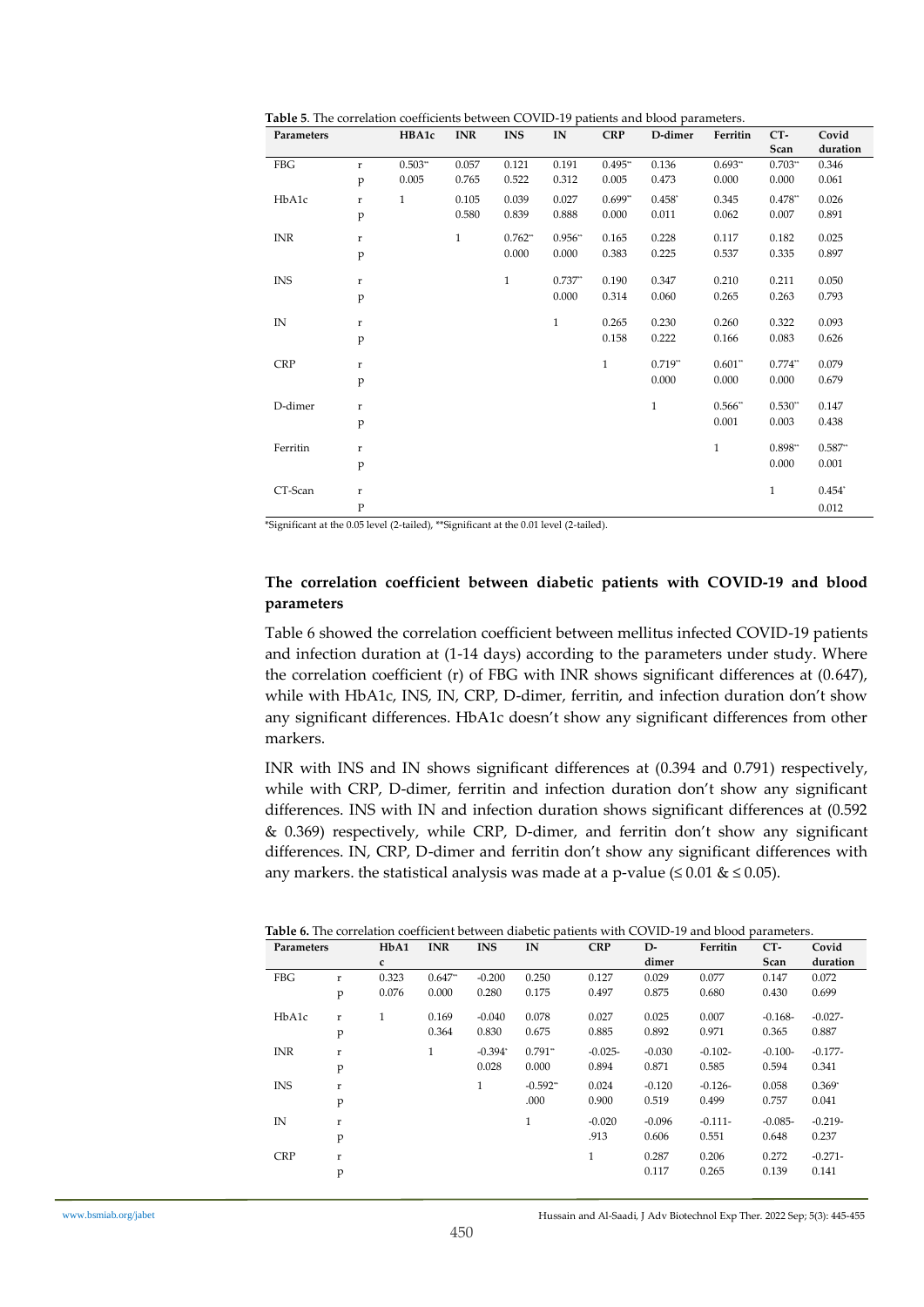| D-dimer  | r<br>p       | 0.331<br>0.069 | 0.328<br>0.072     | $-0.154-$<br>0.408 |
|----------|--------------|----------------|--------------------|--------------------|
| Ferritin | r<br>p       | 1              | $0.576**$<br>0.001 | 0.098<br>0.598     |
| CT-Scan  | $\mathbf{r}$ |                | $\mathbf{1}$       | $0.586**$          |
|          | P            |                |                    | 0.001              |

\* Significant at the 0.05 level (2-tailed), \*\* Significant at the 0.01 level (2-tailed).

# **DISCUSSION**

A broad spectrum of COVID-19 severity ranged from mild to severe often to death, and that influenced by many factors' outcomes including sex, age, infection level, duration of infection and preexisting chronic diseases like hypertension and diabetes [18].

Generally, this study found that patients with diabetes mellitus individuals with severe COVID-19 infection levels show high significant value differences from the patients without diabetes as listed in table 1. Our results agreed with the finding obtained from a Chinese study, in which COVID-19 patients with uncontrolled diabetes had a high risk of mortality [16]. Moreover, a British cohort showed that COVID-19 patients with diabetes had a 7.3% rate of motility [5]. In the current study, we find a significantly high level of blood parameters in all COVID-19 patients with diabetes than in patients with COVID-19 only (Table 1). Previous studies by Chen et al [15] showed Al found an increase in many blood markers, including haemoglobin, CRP, dimer, ferritin, and other factors, and this is consistent with the results we obtained, which showed an increase in these parameters for diabetic patients with COVID-19 compared to nondiabetics. The reason for such differences in COVID-19 severity with diabetes is likely due to multifactorial syndromes of diabetes, we found that diabetic patients had a higher percentage of FBG, HBA1c, and INR as 273.36± 16.4,9.57± 1.9 and 22.52± 1.5 respectively compared to non-diabetic patients as 154.25± 11.2, 5.46± 0.2, and 11.22± 1.4, respectively.

Many studies have mentioned that there was a significant association between diabetes and increased morbidity of COVID-19, there was evidence that people with diabetes show an increased risk of severe infection levels by COVID-19, some findings showed that the prevalence of diabetes among 16% of infected patients with mild infection level of COVID-19 infection [19], these results agreed with this study's finding that the percentage of inflammatory parameters as FBG and Insulin sensitivity increased significantly for diabetic patients infected with COVID-19 (Table 2).

The research mentioned that COVID-19 disease may cause damage to B cells in the pancreas through the direct cellular effect of the virus, which in turn leads to high blood sugar as a result of a decrease in the concentration of insulin in the blood and an increase in some hematological parameters with the increase in the period of infection [20], that it was consistent with the current results that showed a high level of HbA1c at  $(9.57±1.9)$ .

One of the most important reasons that lead to an increase in the pathological effect of the Coronavirus on diabetic patients is the increase in the period of infection and the increase in the recovery period [21], as the above table showed the association between infection duration of COVID-19 and diabetes patients, Therefore, by studying the effect of the period of infection, we were able to focus light on the characteristics of such new cases.

Viral studies in which culture has been performed and where viral replication can be elicited are also better data for inferring the infectious period, relative to viral load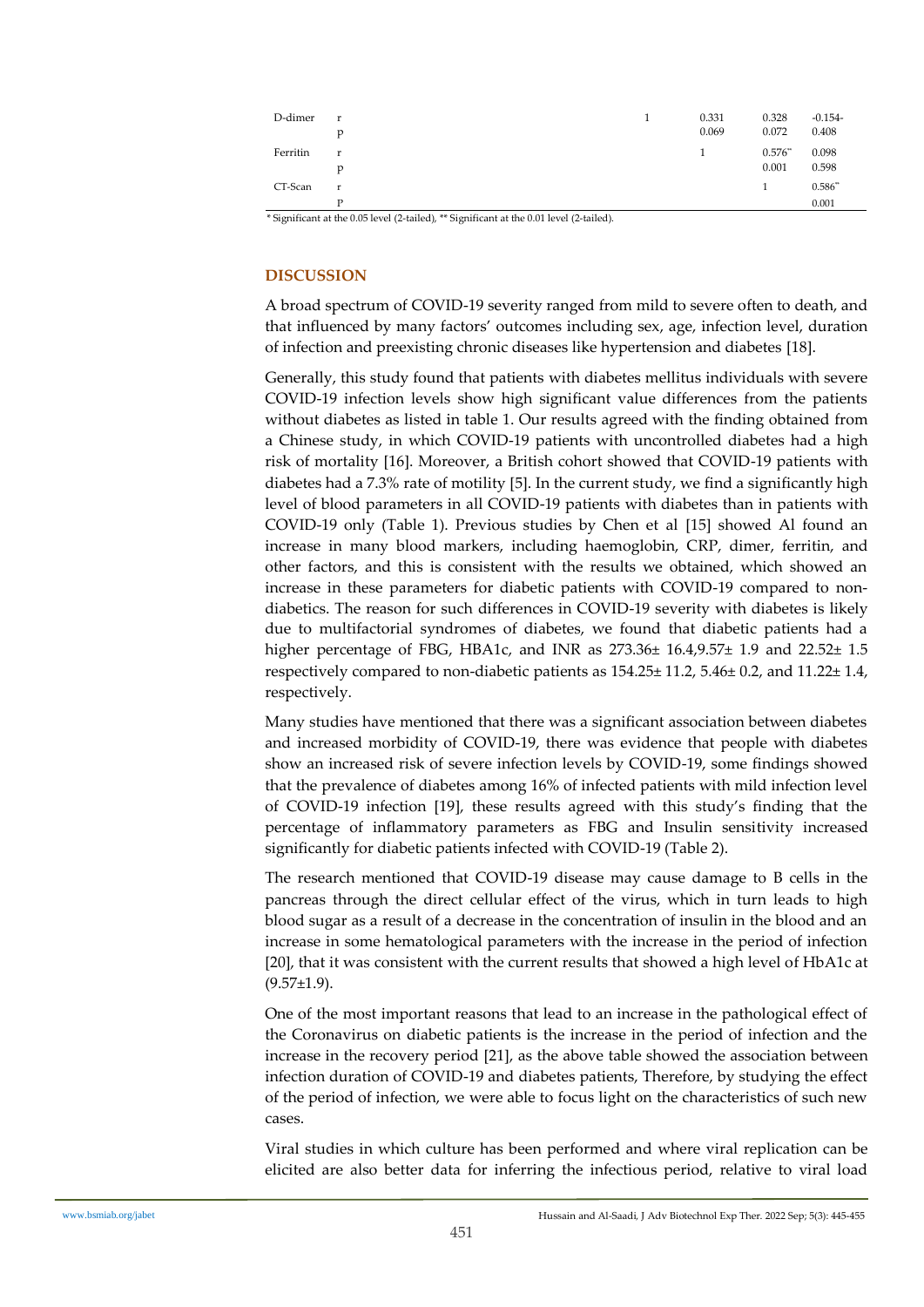estimates alone [22]. Therefore, our data included mean periods of 7-14 days after symptoms, where some research indicates that the duration of detection of the virus can be during this period [23].

In the current study, we found the mean of parameters increased with the infection duration except for CRP, D-dimer and ferritin elevated in the first 7 days then decreased after that, this is due to the effect of these inflammatory markers being higher than blood parameters at the beginning of the disease. After having assessed the association between infection duration with the severity of COVID-19, Wu et al [23, 24] indicated that the rate of infection with the COVID-19 becomes more severe as the incubation period increases, and thus the proportions of some parameters in the blood such as HbA1c, clotting factor (INR) and fasting blood sugar levels rise (Table 3).

In the current study, we found highly significant differences in our parameters in diabetes patients infected with COVID-19 in contrast to the COVID-19 patients only, where its high levels in the blood can be explained by the high association between, diabetes and SARS-CoV-2 infection can follow a two-way model as SARS-CoV-2 worsening pre-existing diabetes or predisposing non-diabetic people to diabetes. The mechanism that allows the entry of the virus into the cell involves ACE-2, which is highly expressed in the liver and pancreas, especially beta cells that produce insulin hormones [25].

Hyperglycemia and insulin resistance, as a result of diabetes, induce increased synthesis of advanced glycation end products and pro-inflammatory cytokines like CRP that generate oxidative stress [15], which is consistent with our findings when we found an increase in the percentage of CRP, ferritin, D-dimer.

It is necessary to measure some blood and immunological parameters to assess the severity of COVID-19, so we can easily assess patient severity and infection by monitoring these indicators In our findings, we analyzed some haematological parameters of COVID-19 patients and among these parameters, we found a decrease in the level of HbA1c and increased levels of CRP, ferritin, and d-dimers, these results are consistent with Rahman et al [26], who find Hematological parameters are associated with COVID-19 severity, Also, some other studies supported the present findings describing the evidence of the correlation between CRP, D-dimer and ferritin levels in Covid -19 patients [27, 28]. Lippi et al make four different studies about the blood parameters in covid -19 patients where it has been showing that there is a high correlation between HbA1c level and COVID that contributed to the good diagnosis of disease, especially the role of coronavirus in clot blood formation [27].

Our results showed that the correlation coefficient between ferritin and COVID-19 in the blood increased significantly since ferritin is a protein that can store iron, Therefore, the elevated concentration can induce cytokine storms and severity in COVID-19 patients [29, 30]. Thus, ferritin levels can serve as a factor for monitoring COVID-19 severity [31].

In the current study, we noticed highly significant differences between inflammatory proteins and COVID-19 such as CRP, d-dimer and ferritin which were consistent with a previous study that showed that COVID-19 patients had significantly increased levels of serum inflammation-related biomarkers, represented by interleukin-6, D-dimer and C-reactive protein, as well as biomarkers related to disease prognosis [17, 32].

Individuals with diabetes are more prone to SARS-CoV-2 infection, and the severity of the disease is on the rise. Pathogenic links between DM and COVID-19 include raising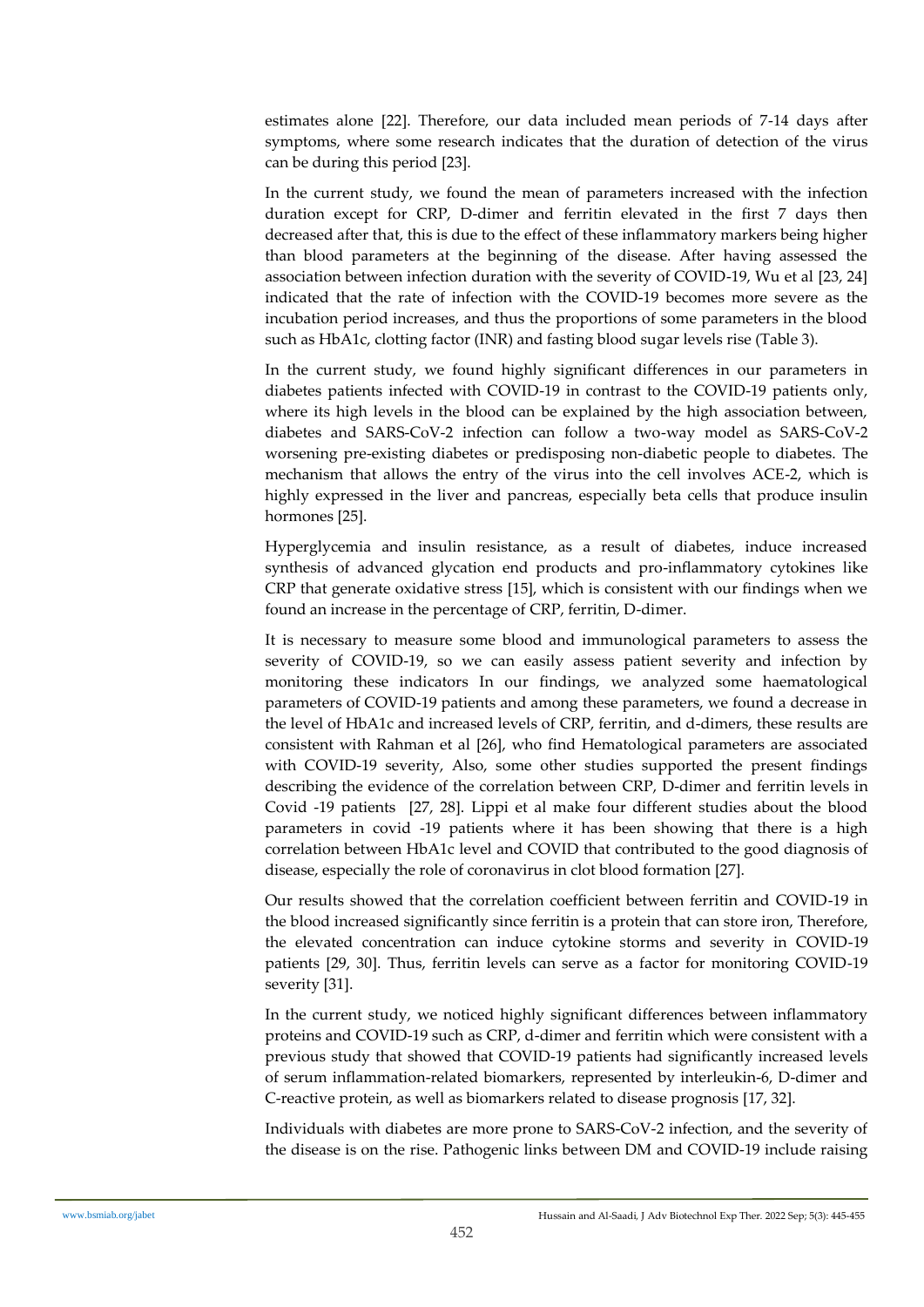fasting blood sugar and the release of inflammatory proteins that lead to the cytokine storm [33].

The severity of COVID 19 is highly correlated with glycemic such as insulin, insulin resistance, insulin sensitivity, and fasting blood sugar, because of the ability of the Coronavirus to ACE 2 receptors of Beta cells in the pancreas, liver cells and other organs [34]. Table 6 showed highly significant differences between these parameters in diabetic patients infected with COVID-19.

Previous studies showed that diabetes was a risk factor for multiple viral infections and deaths, including 2009 A (H1N1) influenza, MERS-CoV and SARS-CoV [35], so the correlation coefficient was tested between these two parameters. Besides the current results, we also analyzed the Ct-Scan data and found that diabetic patients had a higher incidence of COVID-19 than non-diabetics, as these results indicate that diabetic patients with COVID-19 have severe inflammatory responses and lung infiltration, which was the main cause of elevated inflammatory protein and other haematological parameters [22].

In the current study, we found that the concentration of serum D-dimer of diabetic patients was significantly higher than that of nondiabetic patients indicating that COVID-19 patients with diabetes are more likely to develop a hypercoagulable prothrombotic state, These results are consistent with what was mentioned by the researcher Le et al [16], who mentioned that the D-dimer is one of the main markers of coagulation activity and the higher concentration in serum is closely related to a variety of thrombotic diseases, including myocardial infarction, cerebral infarction, pulmonary embolism, and venous thrombosis.

# **CONCLUSION**

We concluded that the diabetes mellitus patients infected with COVID-19 suffer from a high increase of inflammatory proteins and parameters associated with diabetes compared to other patients infected COVID-19 only, making them more susceptible to disease and more deaths compared to other people.

# **ACKNOWLEDGEMENT**

The authors would like to thank Dr Yasir Haider Al-Mawlah and Dr Ameer Mezher Hadi (DNA Research Center, University of Babylon. Pune for their kind support with all laboratory equipment and provide the suitable facilities, also for drafting the manuscript to make this work done.

#### **AUTHOR CONTRIBUTIONS**

Conception and design of the study: Maryam A. Hussain and Ali H. Al-Saadi. Drafting the manuscript: Ali H. Al-Saadi. Analysis and/or interpretation of data: Maryam A. Hussain.

## **CONFLICTS OF INTEREST**

There is no conflict of interest among the authors.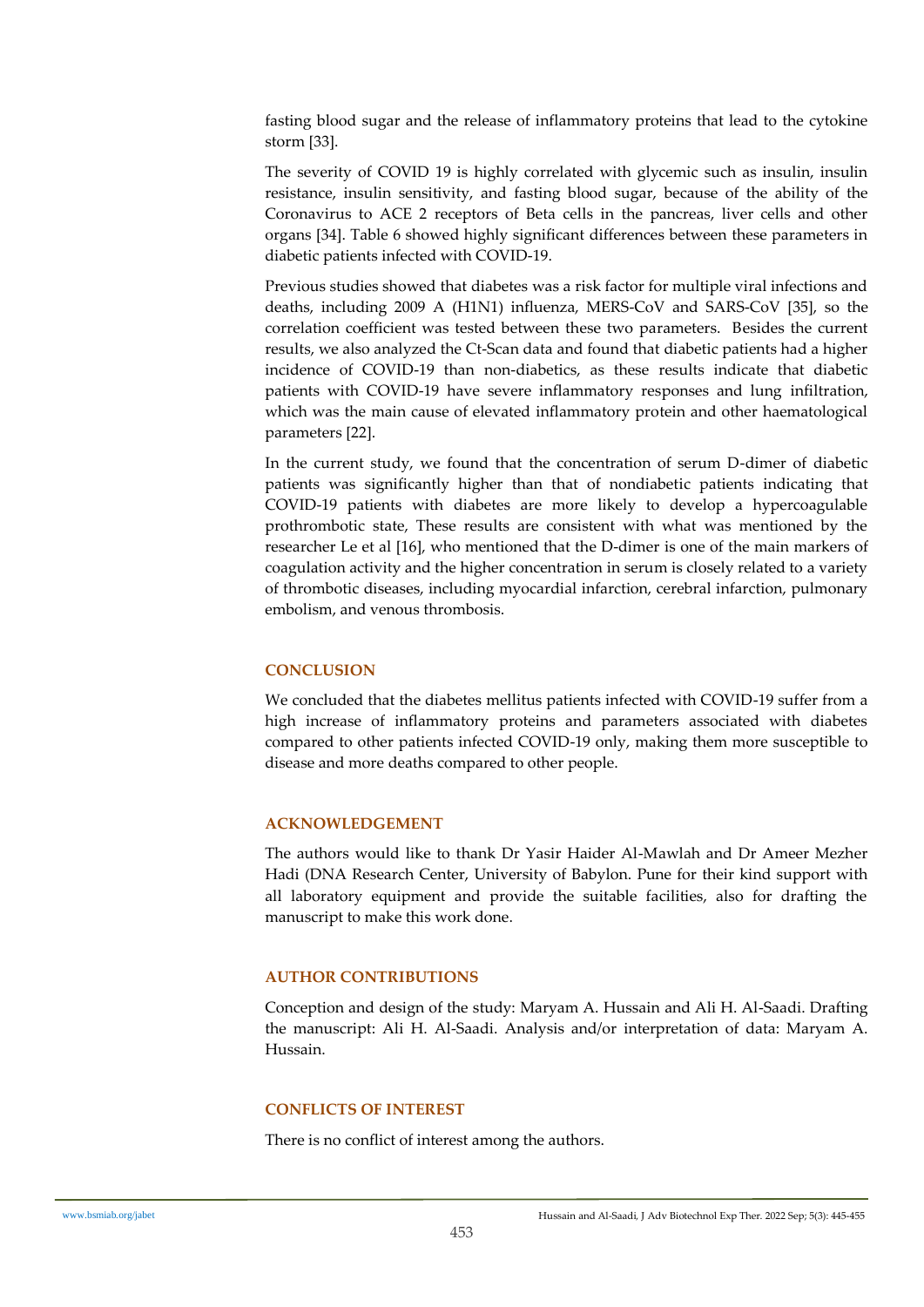#### **REFERENCES**

- [1] Lai CC, Liu YH, Wang CY, et al. Asymptomatic carrier state, acute respiratory disease, and pneumonia due to severe acute respiratory syndrome coronavirus 2 (SARS-CoV-2): Facts and myths. Journal of Microbiology, Immunology and Infection; 53. Epub ahead of print 2020. DOI: 10.1016/j.jmii.2020.02.012.
- [2] Wu F, Zhao S, Yu B, et al. A new coronavirus associated with human respiratory disease in China. Nature; 579. Epub ahead of print 2020. DOI: 10.1038/s41586-020-2008-3.
- [3] Lim S, Bae JH, Kwon HS, et al. COVID-19 and diabetes mellitus: from pathophysiology to clinical management. Nature Reviews Endocrinology; 17. Epub ahead of print 2021. DOI: 10.1038/s41574-020- 00435-4.
- [4] Finucane FM, Davenport C. Coronavirus and Obesity: Could Insulin Resistance Mediate the Severity of COVID-19 Infection? Frontiers in Public Health; 8. Epub ahead of print 2020. DOI: 10.3389/fpubh.2020.00184.
- [5] Cuschieri S, Grech S. COVID-19 and diabetes: The why, the what and the how. Journal of Diabetes and its Complications; 34. Epub ahead of print 2020. DOI: 10.1016/j.jdiacomp.2020.107637.
- [6] Yang P, Feng J, Peng Q, et al. Advanced Glycation End Products: Potential Mechanism and Therapeutic Target in Cardiovascular Complications under Diabetes. Oxidative Medicine and Cellular Longevity; 2019. Epub ahead of print 2019. DOI: 10.1155/2019/9570616.
- [7] Forbes JM, Cooper ME. Mechanisms of diabetic complications. Physiological Reviews; 93. Epub ahead of print 2013. DOI: 10.1152/physrev.00045.2011.
- [8] Codo AC, Davanzo GG, Monteiro L de B, et al. Elevated Glucose Levels Favor SARS-CoV-2 Infection and Monocyte Response through a HIF-1α/Glycolysis-Dependent Axis. Cell Metabolism; 32. Epub ahead of print 2020. DOI: 10.1016/j.cmet.2020.07.007.
- [9] Rubino F, Amiel SA, Zimmet P, et al. New-Onset Diabetes in COVID-19. New England Journal of Medicine; 383. Epub ahead of print 2020. DOI: 10.1056/nejmc2018688.
- [10] Wang Z, Du Z, Zhu F. Glycosylated hemoglobin is associated with systemic inflammation, hypercoagulability, and prognosis of COVID-19 patients. Diabetes Research and Clinical Practice; 164. Epub ahead of print 2020. DOI: 10.1016/j.diabres.2020.108214.
- [11] Warusevitane A, Karunatilake D, Sim J, et al. Early diagnosis of pneumonia in severe stroke: clinical features and the diagnostic role of C-Reactive protein. PLoS ONE; 11. Epub ahead of print 2016. DOI: 10.1371/journal.pone.0150269.
- [12] Alshukry A, Bu Abbas M, Ali Y, et al. Clinical characteristics and outcomes of COVID-19 patients with diabetes mellitus in Kuwait. Heliyon; 7. Epub ahead of print 2021. DOI: 10.1016/j.heliyon.2021.e06706.
- [13] Wu Z, McGoogan JM. Characteristics of and Important Lessons from the Coronavirus Disease 2019 (COVID-19) Outbreak in China: Summary of a Report of 72314 Cases from the Chinese Center for Disease Control and Prevention. JAMA - Journal of the American Medical Association; 323. Epub ahead of print 2020. DOI: 10.1001/jama.2020.2648.
- [14] George D, Mallery P. SPSS for Windows Step by Step: Answers to Selected Exercises. 2003.
- [15] Muniyappa R, Gubbi S. COVID-19 pandemic, coronaviruses, and diabetes mellitus. American Journal of Physiology - Endocrinology and Metabolism; 318. Epub ahead of print 2020. DOI: 10.1152/ajpendo.00124.2020.
- [16] Fang L, Karakiulakis G, Roth M. Are patients with hypertension and diabetes mellitus at increased risk for COVID-19 infection? The Lancet Respiratory Medicine; 8. Epub ahead of print 2020. DOI: 10.1016/S2213-2600(20)30116-8.
- [17] Sen S, Chakraborty R, Kalita P, et al. Diabetes mellitus and COVID-19: Understanding the association in light of current evidence. World Journal of Clinical Cases; 9. Epub ahead of print 2021. DOI: 10.12998/wjcc.v9.i28.8327.
- [18] Williamson EJ, Walker AJ, Bhaskaran K, et al. OpenSAFELY: factors associated with COVID-19 death in 17 million patients. Nature. Epub ahead of print 2020. DOI: 10.1038/s41586-020-2521-4.
- [19] Hollstein T, Schulte DM, Schulz J, et al. Autoantibody-negative insulin-dependent diabetes mellitus after SARS-CoV-2 infection: a case report. Nature Metabolism; 2. Epub ahead of print 2020. DOI: 10.1038/s42255-020-00281-8.
- [20] Kazakou P, Paschou SA, Psaltopoulou T, et al. Early and late endocrine complications of COVID-19. Endocrine Connections; 10. Epub ahead of print 2021. DOI: 10.1530/EC-21-0184.
- [21] Wölfel R, Corman VM, Guggemos W, et al. Virological assessment of hospitalized patients with COVID-2019. Nature; 581. Epub ahead of print 2020. DOI: 10.1038/s41586-020-2196-x.
- [22] Shang J, Wang Q, Zhang H, et al. The Relationship Between Diabetes Mellitus and COVID-19 Prognosis: A Retrospective Cohort Study in Wuhan, China. American Journal of Medicine; 134. Epub ahead of print 2021. DOI: 10.1016/j.amjmed.2020.05.033.
- [23] Maddaloni E, Buzzetti R. COVID-19 and diabetes mellitus: unveiling the interaction of two pandemics. Diabetes/Metabolism Research and Reviews; 36. Epub ahead of print 2020. DOI: 10.1002/dmrr.3321.
- [24] Wu J, Li W, Shi X, et al. Early antiviral treatment contributes to alleviate the severity and improve the prognosis of patients with novel coronavirus disease (COVID-19). Journal of Internal Medicine; 288. Epub ahead of print 2020. DOI: 10.1111/joim.13063.